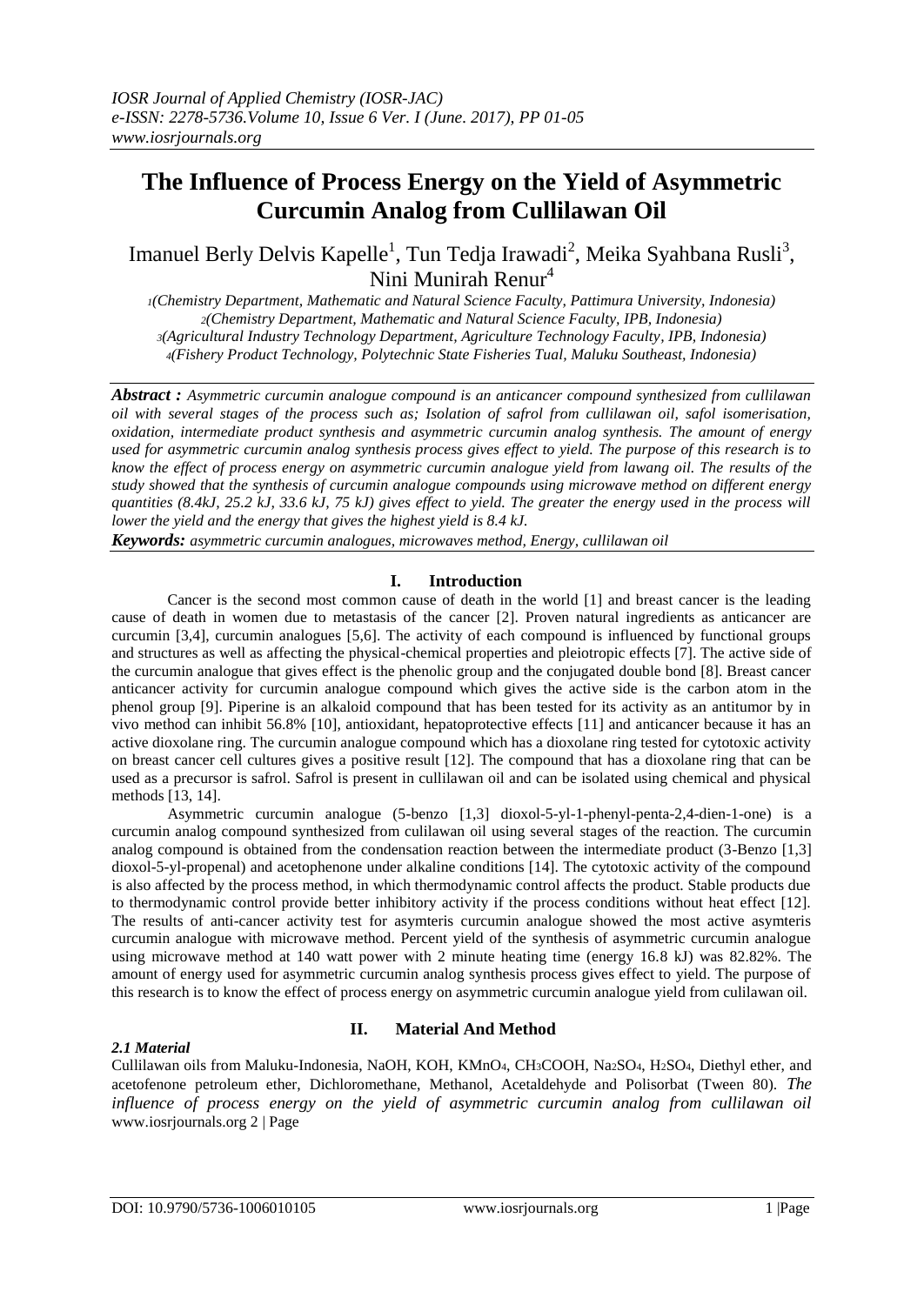# **2.1 Isolation safrole**

137.42 g Cullilawan oils was added 40 g of NaOH in 300 mL of Aquades. The mixture was stirred to form two layers, and then the upper layer was separated. The bottom layer was extracted twice with 100 mL of petroleum ether and added to the top layer, then washed with distilled water until neutral and dried with Na2SO4 anhydrous. Petroleum ether was separated using evaporator and conducted distillation at reduced pressure.

## **2.2 Isomerization of safrole**

Into a three-neck flask 500 mL size that has been equipped with a magnetic stirrer, thermometer, cooling tube, and blue silica gel. Added 71.56 g (0.44 mol) safrole and 50 g (0.89 mol) KOH. The mixture was refluxed at a temperature of 120 º for 6 hours, and cooled then added 250 mL of aquades and then extracted with diethyl ether. Results dried with Na2SO<sub>4</sub> and diethyl ether separated using evaporator. Purification was performed using distilled under reduced pressure.

#### **2.3 Synthesis of piperonal**

Into a 250 mL three-neck flask included 2.97g (0.02 mol) isosafrole, 100 mL aquades, 2 mL CH<sub>3</sub>COOH, 15 ml H<sub>2</sub>SO<sub>4</sub> 50%, 100 mg twin 80 and 100 mL dichloromethane. Further 9.79 g (0.062 mol) KMnO<sub>4</sub> was added about 500 mg every minute, the temperature is  $< 30$  °C by placing in an ice bath. After KMnO4 added, the flask is heated slowly at 40 °C until the purple color disappeared (15 minutes). The solution is cooled for a few minutes and precipitate MnO2 filtered using silica gel. Separation of the resulting solution is then poured into a separating funnel and the layers separated. Water layer (upper layer) was extracted with dichloromethane (2 x 30 mL). All organic layers are combined, and then washed with 2 x 30 mL aquades. The organic layer was dried with Na2SO4, filtered and evaporated at the evaporator. The residue was added 20% NaOH solution and the mixture was stirred for 30 minutes. Furthermore, the mixture was extracted with dichloromethane, washed with aquades, dried with Na2SO<sub>4</sub> anhydrous and evaporated back.

#### **2.4 Synthesis of 3-Benzo[1,3]dioxol-5-yl-propenal**

An intermediate product done by mixing 16 g (0.4 mol) NaOH, 100 ml aquades and 150 ml methanol. Stirred the mixture, next 8.8 g (0.2 mol) acetaldehyde a mixture is poured into. As many as 30 g (0.2 mol) piperonal poured into mix and stirred for 3 hours. The result then cooled and included in refrigerator for 12 hours. Solids results filtered with filters Buchner and washed with aquades until neutral. Crystals that formed in a recrystallization and analyzed.

#### **2.5 Synthesis process conditions asymmetric curcumin analogues**

A method of microwave by way of mixing 3.2 g (0.08 mol) NaOH, 20 ml aquades and 30 ml methanol. A mixture of stirred, next (0.04 mol) acetofenone poured into the mix and stirred immediately. As many as 7.04 g (0.04 mol) an intermediate product is poured into a mixture of. Included a mixture of resources into the microwave on the energi (8,4kJ; 25,2 kJ; 33,6 kJ; 75 kJ). Then cooled and included in the refrigerator for 12 hours. Strained by the results of the solids Buchner and washed with aquades until the pH neutral. Crystals formed in a recrystallization and analyzed.

## **3.1 Isolation safrole**

## **III. Results And Discussion**

Safrole can be separated from cullilawan oils by using NaOH. Eugenol and other phenolic components will react with NaOH to form water-soluble salts and formed two layers that can be separated, safrole layer which is not soluble in water are at the top of the mixture. Safrole were then purified using fractionation distillation at pressure reduction. In Fraction 2 at temperatures 90-123 ° C / 1 mmHg obtained safrole with yield 19.30%. The properties of the resulting safrole is a clear liquid form, fragrant, insoluble in water but soluble in ethanol, chloroform and ether. Safrole analysis using gas chromatography obtained with a purity of 89.186% safrole. Infrared spectrum of safrole shows absorption bands in the region 3000-2800 cm-1 which is the absorption Csp3-H, this was confirmed by the appearance of absorption at 1442.7 cm-1 for -CH2- (methylene). Uptake range of C=C aromatic absorptions appeared at 1608.5 cm-1 and is supported by absorption at 3150-3000 cm-1 which is the absorption band for  $=Csp<sub>2</sub>-H$  (aromatic). Absorption band at 1247 cm-1 region and 1041 cm-1 shows the range of C-O-C (ether) supported by each tape 916 cm-1 and 808 cm-1. Analysis and interpretation safrole 1H-NMR spectrum (fig.1) are as follows;  $\delta = 3.2$  ppm (d, -CH2-),  $\delta = 5.0$  ppm (d =CH2),  $\delta = 5.5$  to 6.2 ppm (m, =CH-),  $\delta$  = 5.9 ppm (s, -O-CH2-O-),  $\delta$  = 6.8 ppm (m, 3H Ar). Safrole analysis using mass spectrum gives the following description, (m / z): 39, 51, 63, 77, 91, 104, 119, 131, and 162 [C10H10O2]+ (base peak). *The influence of process energy on the yield of asymmetric curcumin analog from cullilawan oil*  www.iosrjournals.org 3 | Page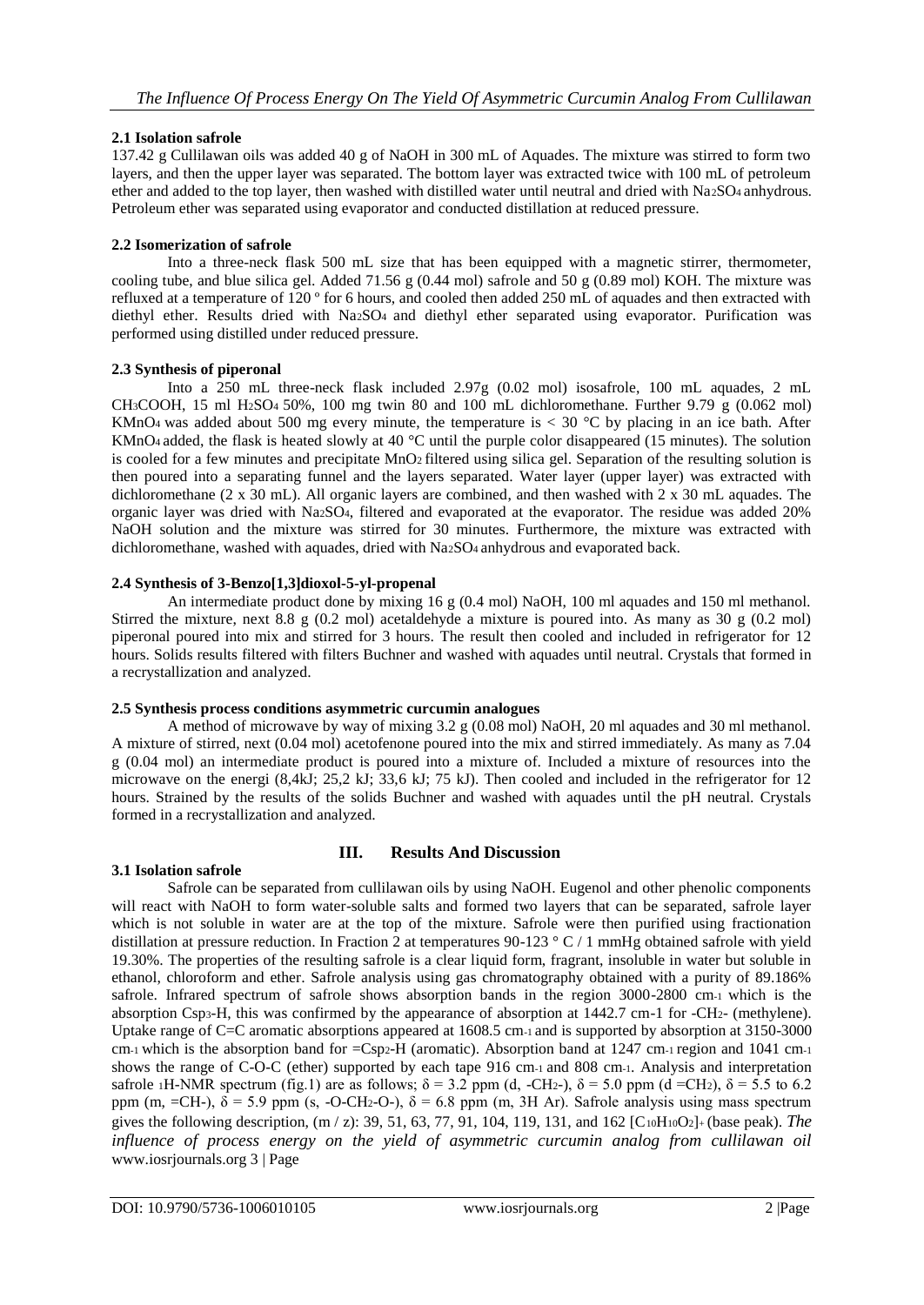#### **3.2 Isomerization of safrole**

Isosafrole can be carried on without solvent system using KOH at 120 °C for 8 hours and obtained yield 77.56%. The properties of the resulting isosafrole is light yellow viscous liquid and fragrant. Analysis using gas chromatography obtained cis-isosafrole the 3rd peak with a retention time of 3.375 minutes (15.40%) and trans-isosafrole the peak-to-5 with a retention time of 3.700 minutes (69.34%). Infrared spectrum of isosafrole showed absorption at area 3000-2800 cm-1 which is Csp<sub>3</sub>-H absorption. Absorption range of C=C aromatic appeared at 1608 cm-1. Absorption band Csp2-H (aromatic) appears in the area 3150-3000 cm-1, this conclusion is supported by the presence of sharp band with moderate strength at 1490 cm-1. Absorption at 1247 to 1091 cm-1 shows the range of the C-O-C. Analysis and interpretation safrole 1H-NMR spectrum are as follows;  $\delta = 1.8$  ppm (d, -CH<sub>3</sub>),  $\delta = 5.9$  ppm (s, -O-CH<sub>2</sub>-O-),  $\delta = 6.3$  ppm (d, -CH=),  $\delta = 6.7$  - 6.9 ppm (d, H Ar). Indications of changes in safrole be isosafrol visible from signal loss (-CH2-) in area 3.2 ppm safrole and formation methyl signal in area 1.8 ppm.

#### **3.3 Synthesis of piperonal**

Piperonal properties produced in the form of white crystals and fragrant, insoluble in water but soluble in methanol (mp 56-57 °C). The results obtained by recrystallization using methanol piperonal to yield 65.63%. Infrared spectrum of piperonal obtained their range C=C aromatic appearing on uptake 1604 cm-1 is supported by absorption above 3000 cm-1 as absorption Csp2-H (aromatic). Absorption area between 3000-2800 cm-1 which indicates the absorption Csp3-H are reinforced by the presence of absorption 1448 cm-1 and 1357 cm-1 for methylene group (-CH2-). Aldehyde group is shown by the presence of a weak absorption in the area twins 2711 cm-1 and 2781 cm-1 which is very typical for aldehyde compound. This was confirmed by uptake 1689 cm-1 which shows the carbonyl group. Absorption band 1249 cm-1, 1099 cm-1 and 1037 cm-1 shows the compound ether. Besides the loss of the double bond in isosafrole characterized by loss of absorption area at 962.4 cm-1. Analysis and interpretation safrole 1H-NMR spectrum are as follows;  $\delta = 5.9$  ppm (d, -O-CH2-O-),  $\delta = 6.9$  ppm (d, 1H Ar),  $\delta = 7.2$  ppm (d, 2H Ar),  $\delta = 9.9$  ppm (d, CH=O). Hints of the data 1H-NMR is a powerful clue oxidation of the double bond isosafrole is  $\delta = 9.9$  ppm peak which is the aldehyde proton unprotected because the induction effect of the carbonyl oxygen atom which is electronegative.

#### **3.4 Synthesis of 3-Benzo [1, 3] dioxol-5-yl-propenal**

An intermediate product 3-Benzo[1,3]dioxol-5-yl-propenal obtained from condensation piperonal reaction with acetaldehyde having yield 70.28 % .Time retention 12.43 minutes to an intermediate product with purity 23.59 % showed compound with the molecular weight of 176 g/mol. The product that has the highest concentration in the retention 9,58 minute is piperonal who had not participated in react. Synthesis of compounds 3-benzo[1,3]dioxol-5-yl-propenal based on Claisen-Schmidt reaction involving two stages reaction. The first stage is an addition reaction nucleophile stage. At this stage carboanion of acetaldehyde will attack the carbonyl group on piperonal. The results of an addition reaction nucleophile above will experience the transfer of protons from the molecule of water produces β-hydroxyketone. Reaction the second stage is dehydration compound β-hydroxyketone because compound β-hydroxyketone have atoms Hα against the carbonyl group, so that in the course of an alkali atoms Hα easily off. It is speed up dehydration compound β- hydroxyketone produce products with stable because they have the double bond that conjugated aromatic within the ring. A product produced purity all produce low caused due comparative concentration vested equally among acetaldehyde with piperonal so that in the final outcome there are piperonal that is not be fit react.

#### **3.5 Synthesis process conditions asymmetric curcumin analogues**

Asymmetric curcumin analogue synthesis results using some amount of process energy for reaction between acetophenone and intermediate product obtained by orange crystals and data can be seen in table 1.

| <b>Table 1.</b> Asymmetric curcumin analogue synthesis results |                 |                  |                |                             |                          |                                |              |
|----------------------------------------------------------------|-----------------|------------------|----------------|-----------------------------|--------------------------|--------------------------------|--------------|
| No                                                             | Power<br>(watt) | Time<br>(minute) | Energy<br>(kJ) | Synthesis<br>results<br>(%) | Melting<br>point<br>(°C) | Purity based<br>on HPLC<br>(%) | Yield $(\%)$ |
|                                                                | 140             |                  | 8,4            | 95,95                       | 121,5                    | 99,643                         | 95,60        |
| 2                                                              | 140             | 3                | 25.2           | 70.50                       | 103,7                    | 92,398                         | 65,14        |
| 3                                                              | 280             | 2                | 33,6           | 55,89                       | 122.6                    | 98,619                         | 55,11        |
| 4                                                              | 420             | 3                | 75,76          | 52.33                       | 107.1                    | 94.880                         | 49,65        |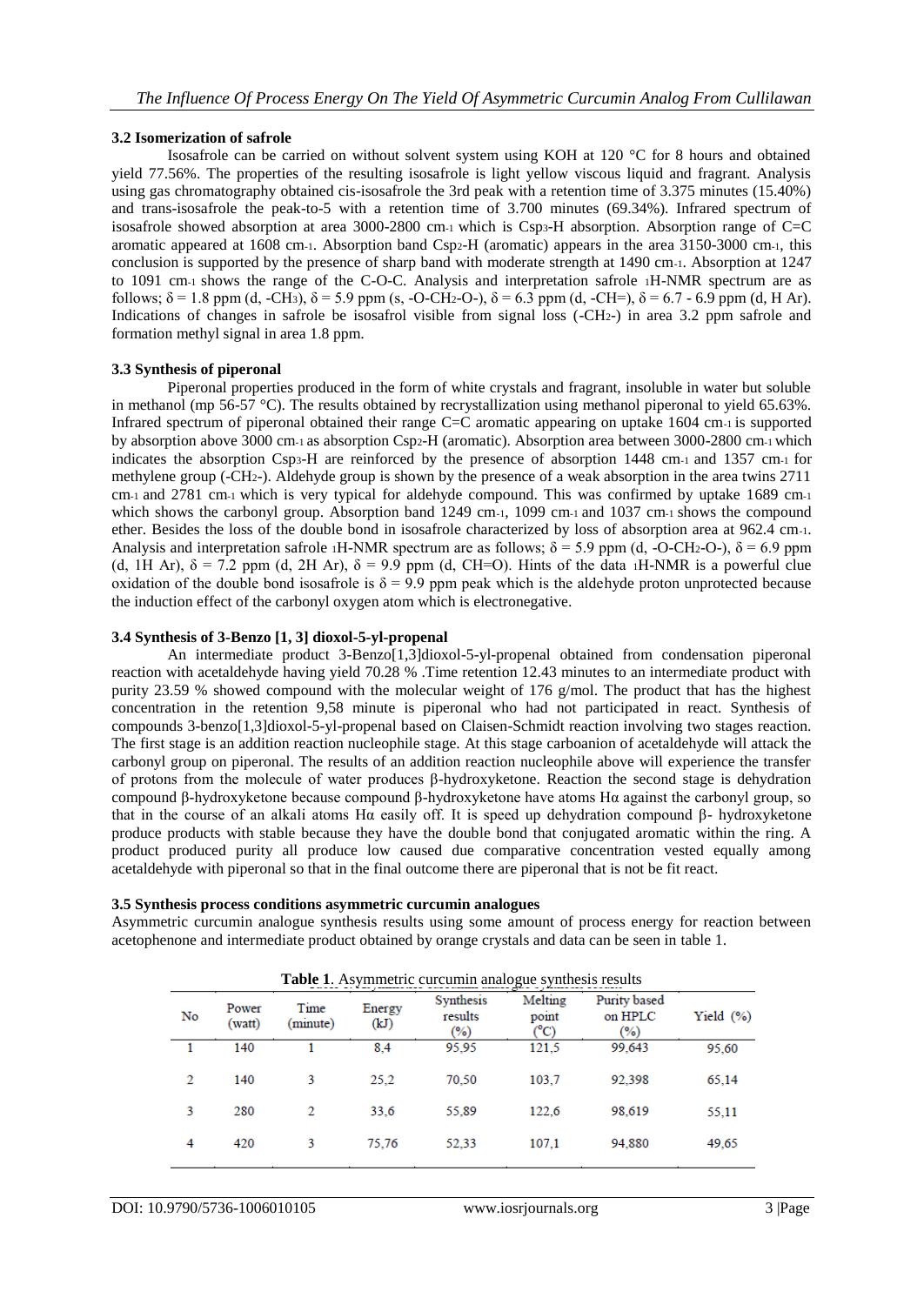

The synthesis of asymmetric curcumin analogue using microwave method on different energy quantities gives effect to yield. From Fig. 2 it is seen that the greater the energy used in the process will decrease the yield and percent of the synthesis results. The magnitude of the process energy that gives the highest yield is 8.4 kJ. The use of microwave radiation was also performed by Azarifar [15] for condensation reaction yielding several products with 300 watt power for several minutes and 80-95% yield. However, the effect of energy does not have an impact on product purity based on HPLC data. Microwave radiation causes warming of all materials that improve the efficiency and reproducibility of chemical processes [16]. When the material is exposed to microwave radiation, the interaction of the ingredients in the mixture is different [17]. The heating mechanism of microwaves is polarization of dipolar, interfacial polarization, conduction mechanism [18].



# **IV. Conclusion**

Asymmetric curcumin analogs from culilawan oils synthesized using different amounts of process energy have an effect on yield. The greater the energy used in the process will decrease the yield and the energy that gives the highest yield is 8.4 kJ. *The influence of process energy on the yield of asymmetric curcumin analog from cullilawan oil* www.iosrjournals.org 5 | Page

#### **References**

- [1] D.N. do Amaral, B.C Cavalcanti, D.P. Bezerra, P.M.P. Ferreira, R.D.P. Castro. Docking, synthesis and antiproliferative activity of n-acylhydrazone derivatives designed as combretastatin A4 analogues. *Plos one, 9(3),* 2014, e85380.
- [2] DeMore KN, Zee KJV, Linkov I, Borgen PI, Gerald WL. 2001. Biological behavior of human breast cancer micrometastases. *Clin Cancer Res.* 7:2434-2439.
- [3] C Moorthi, K. Kathiresan. Curcumin–piperine/curcumin–quercetin/ curcumin–silibinin dual drug-loaded nanoparticulate combination therapy: a novel approach to target and treat multidrug-resistant cancers. *J Med Hypoth Ide, 7,* 2013, 15–20.
- [4] Y Qian, P. Zhong, D. Liang, Z. Xu, M. Skibba, C. Zeng, et al. A newly designed curcumin analog y20 mitigates cardiac injury via anti-inflammatory and anti-oxidant actions in obese rats. *Plos one, 10(3),* 2015, e0120215.